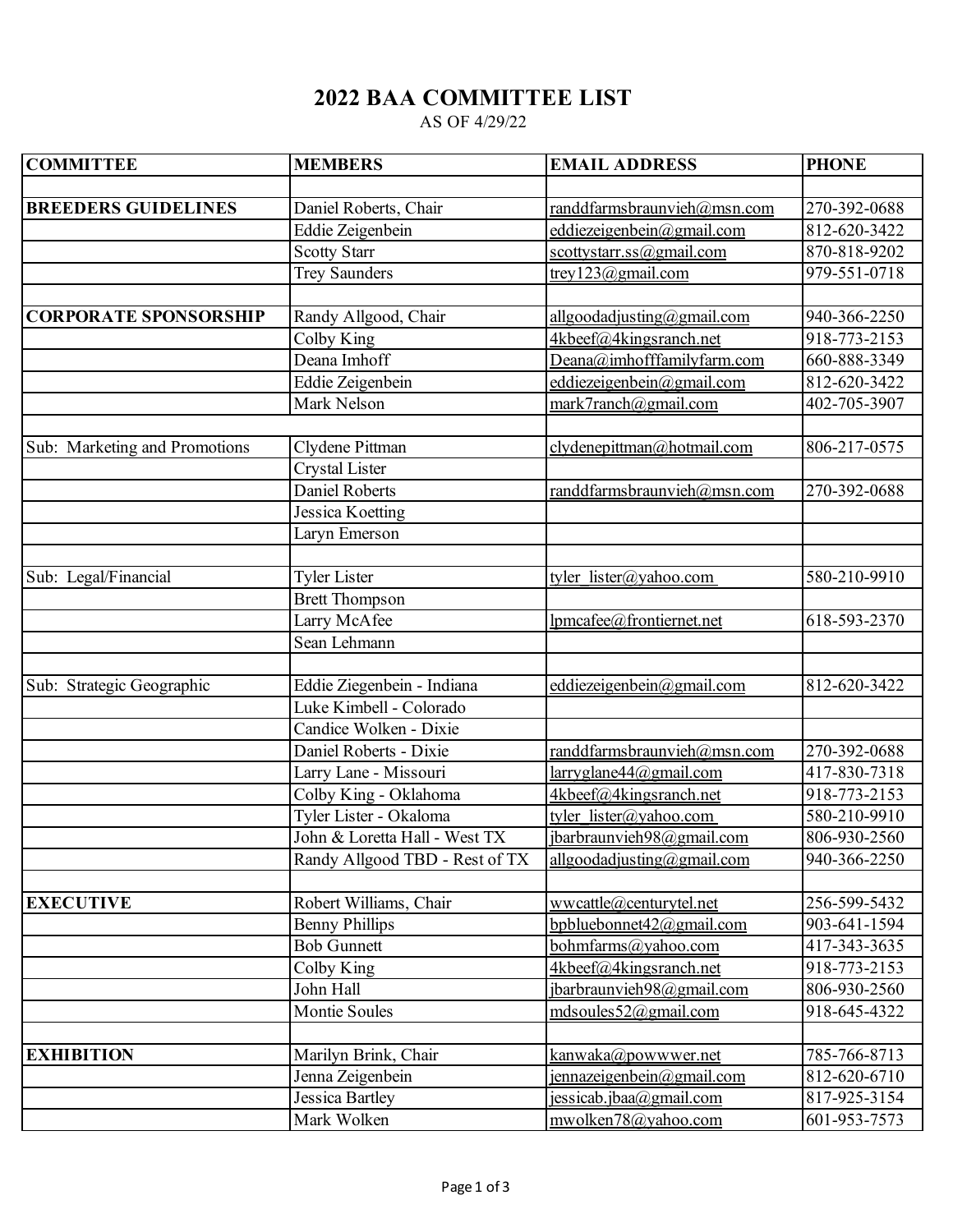## **2022 BAA COMMITTEE LIST**

AS OF 4/29/22

| <b>COMMITTEE</b>              | <b>MEMBERS</b>          | <b>EMAIL ADDRESS</b>        | <b>PHONE</b>               |
|-------------------------------|-------------------------|-----------------------------|----------------------------|
|                               | <b>Molly Mirassou</b>   | molly@starranchcattle.com   | 408-690-9961               |
|                               |                         |                             |                            |
| <b>FINANCE</b>                | Bob Gunnett, Chair      | bohmfarms@yahoo.com         | 417-343-3635               |
|                               | Larry Lane              | larryglane44@gmail.com      | $\overline{41}$ 7-830-7318 |
|                               | <b>Tim Bagley</b>       | tim@bagleyfarms.com         | 706-217-5459               |
|                               |                         |                             |                            |
| <b>FULLBLOOD BREEDERS CUP</b> | Tom Cefalu, Chair       | tomcefalu2@gmail.com        | 504-495-7459               |
|                               | Edsel Keith             |                             | 417-253-4693               |
|                               | John Hall               | jbarbraunvieh98@gmail.com   | 806-930-2560               |
|                               | Larry Lane              | larryglane44@gmail.com      | 417-830-7318               |
|                               | <b>Scotty Starr</b>     | scottystarr.ss@gmail.com    | 870-818-9202               |
|                               |                         |                             |                            |
| <b>GENOMICS</b>               | John Hall, Chair        | jbarbraunvieh98@gmail.com   | 806-930-2560               |
|                               | Clydene Pittman         | clydenepittman@hotmail.com  | 806-217-0575               |
|                               | Fred Muller, DVM        | fredjmuller@embarqmail.com  | 509-989-3595               |
|                               | Molly Mirrasou          | molly@starranchcattle.com   | 408-690-9961               |
|                               | Scott Blair             | scottblairdvm@yahoo.com     | 270-668-5451               |
|                               |                         |                             |                            |
| <b>INTERNATIONAL</b>          | Dwight Alexander, Chair | dwight ragland@msn.com      | 903-439-8209               |
|                               | <b>Andrew Duke</b>      | 4dbraunvieh@gmail.com       | 832-875-7222               |
|                               | <b>Blake Bagley</b>     | blake@bagleyfarms.com       | 706-280-7733               |
|                               |                         |                             |                            |
| <b>JUNIOR</b>                 | Jessica Bartley, Chair  | jessicab. jbaa@gmail.com    | 817-925-3154               |
|                               | <b>Kelsey Russell</b>   | kelsey.jbaa@gmail.com       | 903-293-5426               |
|                               | <b>Molly Russell</b>    | molly.jbaa@gmail.com        | 417-793-6758               |
|                               | Tyler Wolken            | tyler.jbaa@gmail.com        | 402-806-6751               |
|                               |                         |                             |                            |
| <b>MEMBERS AWARDS</b>         | Todd Hill, Chair        | ranchdh@gmail.com           | 806-681-9333               |
|                               | Mark Nelson             | mark7ranch@gmail.com        | 402-705-3907               |
|                               | Larry McAfee            | lpmcafee@frontiernet.net    | 618-593-2370               |
|                               |                         |                             |                            |
| NOMINATION                    | John Hall, Chair        | jbarbraunvieh98@gmail.com   | 806-930-2560               |
|                               | <b>Brad Doke</b>        | braddoke34@gmail.com        | 417-327-4643               |
|                               | Chris Smith             | chrisdsmith@ymail.com       | 501-626-3115               |
|                               |                         |                             |                            |
| <b>PERFORMANCE</b>            | Mark Nelson, Chair      | mark7ranch@gmail.com        | 402-705-3907               |
|                               | <b>Bob Brink</b>        | <u>kanwaka@powwwer.net</u>  | 785-766-6449               |
|                               | Katy Williams           | rafterwranchtx@gmail.com    | 806-228-8012               |
|                               | Kellen Davis            | kdbraunvieh@yahoo.com       | 918-671-2472               |
|                               | <b>Mason Carter</b>     |                             | 254-702-2631               |
|                               | <b>Todd Hill</b>        | ranchdh@gmail.com           | 806-681-9333               |
|                               |                         |                             |                            |
| Sub: Bull Test/Bull Sale      | Todd Hill               | ranchdh@gmail.com           | 806-681-9333               |
|                               | Daniel Roberts          | randdfarmsbraunvieh@msn.com | 270-392-0688               |